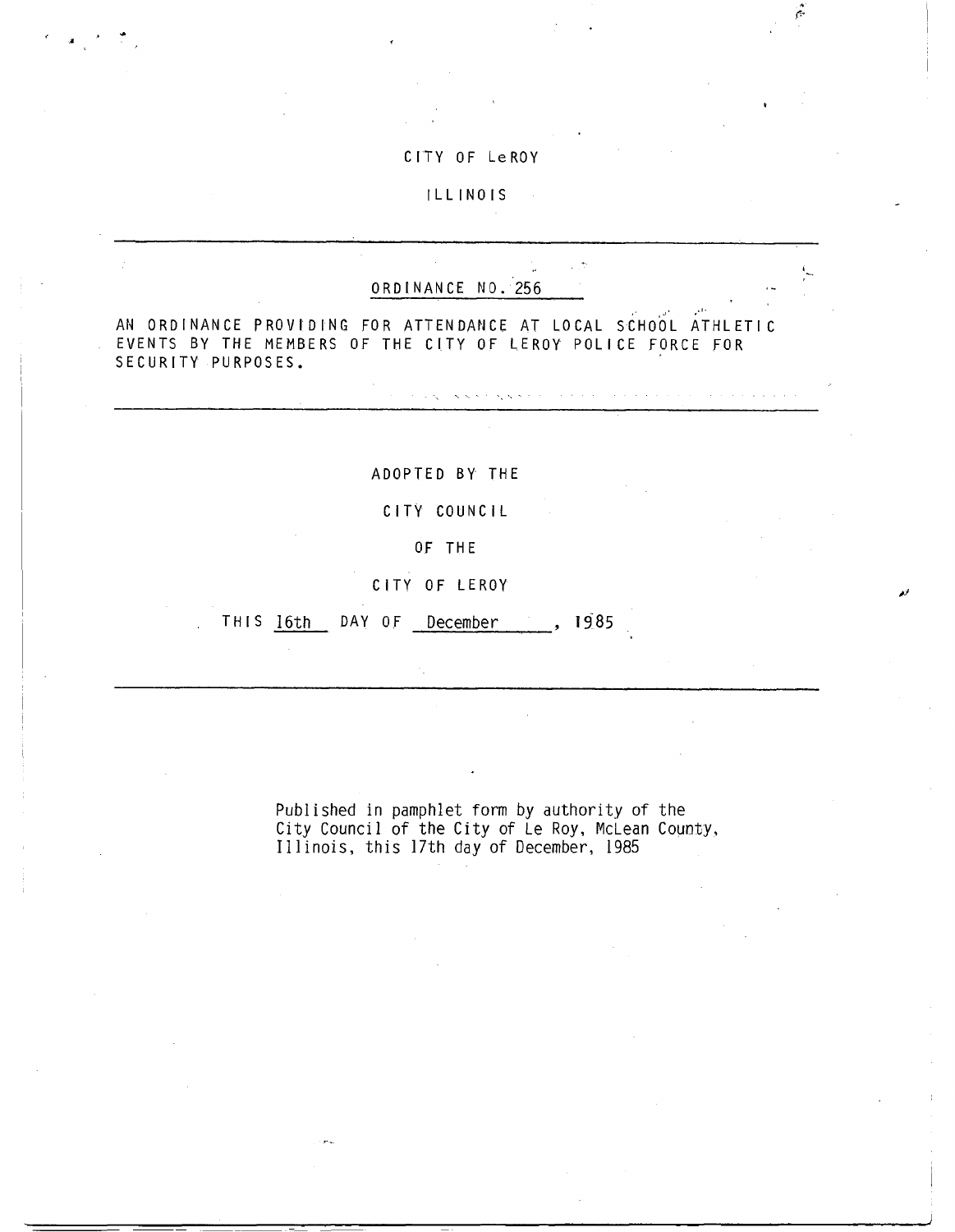## ORDINANCE NO. 256

AN ORDINANCE PROVIDING FOR ATTENDANCE AT LOCAL SCHOOL ATHLETIC EVENTS BY THE MEMBERS OF THE'CITY OF LEROY POLICE FORCE FOR SECURITY PURPOSES.

かんせき

WHEREAS, The Mayor and City Council of the City of LeRoy, McLean County, Illinois, an Illinois municipal corporation, have determined that it is in the best interests of the citizens of said City that the LeRoy City Policemen be provided from time to time, when requested, to attend sports events and other athletic competitions of the LeRoy schools, when requested by the superintendent of said school system, in order to take appropriate security precautions and provide appropriate peace keeping activities while there are crowds in attendance at such athletic events.

NOW, THEREFORE, BE IT ORDAINED by the Mayor and the City Council of the City of LeRoy, in lawful meeting assembled as follows:

Section I. That the City Marshall or any member of the City police force volunteering for the duty shall be provided on an as needed basis when requested by the Superintendent of LeRoy Community Unit District 2 Schools, and when such City Marshall or other member city police force is available, on the following conditions:

(a). Upon request made, by the Superintendent of LeRoy Community Unit District.2 Schools to the City Marshall or other member of the city police force or city government acting in his stead for provision of a city police force member for security purposes at a school athletic event such as a basketball game or football game, the City Marshall will attend such athletic event unless he shall have a conflict with his normal duty hours or would be unavailable on off-duty time for attendance at such events when requested, in which case he may ask any other member of the LeRoy police force if they wish to volunteer for such duty in addition to their normal regular duty week. If the City Marshall or other police force member in his stead shall be available for such duty, they shall report at the appropriate time and place to be in attendance during the athletic event or for such portion of the athletic event as they are requested by the superintendent of the aforesaid school district. The City Marshall or other police force member shall remain in attendance at the athletic event for a period of approximately two hours, or until the event shall be over if longer than two hours, or until the event is over, whichever period of time shall be the longest and in accordance with the request of the school district superintendent. While going to and from attendance at the said athletic event, and whi le in attendance at the athletic event under request by the school district superintendent, the City Marshall or other city police force member shall be deemed to be on duty for the purpose of providing security for the public, crowd control services and other such. public safety measures as'- would,normally be considered appropriate for a municipal police force member to provide in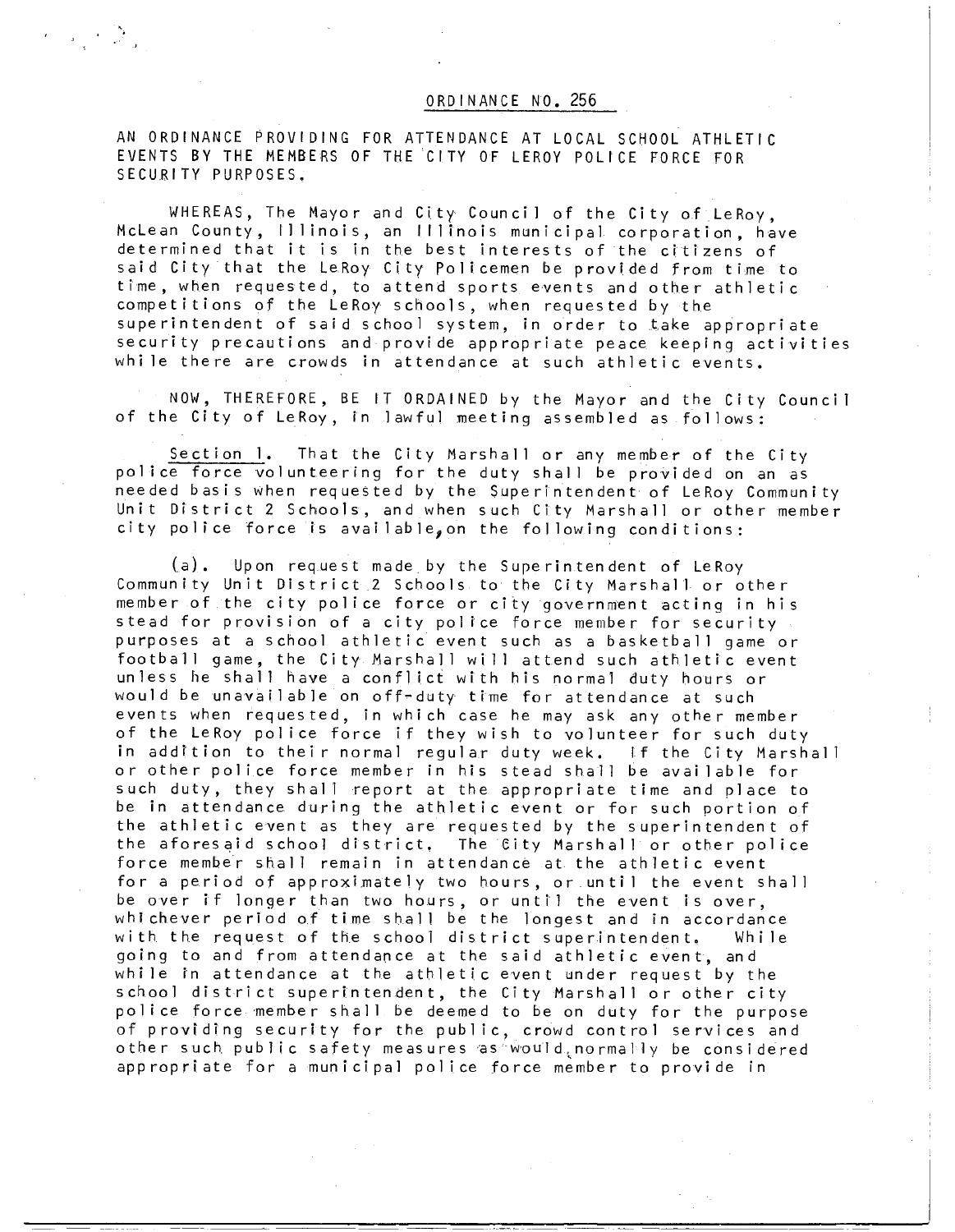large gatherings such as at an athletic event.

 $\mathcal{L} = \{ \mathcal{L} \mid \mathcal{L} \in \mathcal{L} \}$ 

(b). The City MarhsalI or other police force member in attendance at each athletic event will be required to make contact 'promptly upon arriving at the athletic event with the appropriate school district personnel in charge at the site of the athletic event, which personnel shall also be expected to make contact with the police officer as soon as his presence is made known to them. The City Marshall or other police force member shall coordinate any crowd control activities or other security measures with the appropriate school district personnel in charge of the athletic event unless an emergency requires prompt action and does not permit sufficient time to coordinate necessary measures and actions with such personnel.

 $(c)_+$  In consideration for City providing a uniformed city police force member at such athletic events when requested, LeRoy Community Unit District 2 Schools shall reimburse the City on a flat rate basis of \$18,00 for each, athletic event attended whether the time expended by the police force member at such athletic event shall be less than, equal to, or greater than two hours, although it is anticipated that normal attendance required will not be in excess of two hour's duration at any individual athletic event. At the end of each calendar month a statement will be rendered by the City Clerk to the superintendent of the school district outlining the number of events attended, the city police force member in attendance at each event and showing the. total charge due by the school district to the City for the provision of these additional security services. Promptly upon rendering of the statement for services rendered by the City to the school district, the school district shall, not later than the tenth day of the calendar month succeeding the month in which the security services were provided, and upon receipt of the billing statement, forward payment for the services at the agreed -upon rate previously set forth herein to the City Clerk, said payment to be made payable to the City of LeRoy.

Section  $2$ , In accordance with the amendments made to the City Salary Ordinance, being Ordinances Nos. 197 and 237, said amendments being adopted prior to the adoption of this ordinance, the City Marshall or other city police force member attending any of the aforesaid athletic events as a city police officer shall be compensated at a flat rate of  $$14.00$  per event attended, regardless of the duration of the event, whether less than two hours, equal to two hours, or longer than two hours.

Section 3. The services rendered by the City Marshall or other city police force member shall be deemed to be additional duty but not chargeable at a rate in excess of the normal hourly rate or salaried compensation of the city police force member. While going to and from the athletic event from his home or other appropriate point of departure and return thereto the city police force member shall be deemed to be on duty as a municipal police force member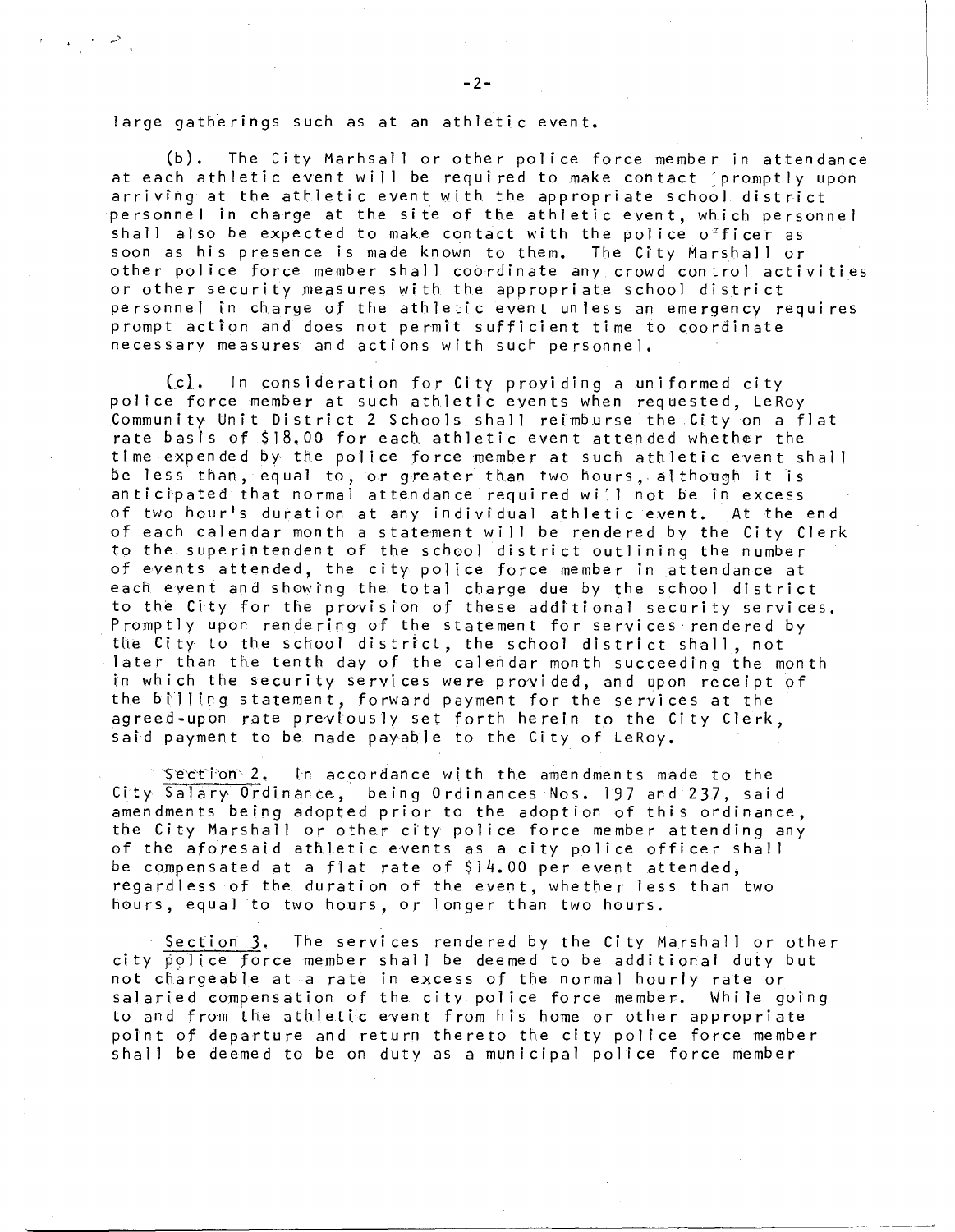for the City of LeRoy and shall be required to. abide by all applicable regulations and laws concerning his responsibilities and conduct during such period of time.

Section 4. The City of LeRoy shall be deemed to be under no obligation to continue to provide police force members for the aforesaid security services to the school district and may terminate the provision of such services at any time upon written notice being delivered to the superintendent of LeRoy Community Unit District 2 Schools, and the LeRoy Community Unit District 2 Schools may terminate the arrangement under like provision of notice.

Section 5, This ordinance shall be deemed ratification of an existing verbal intergovernmental cooperation agreement entered into between the City of LeRoy and LeRoy Community Unit District 2 Schools affected December 1, 1985, and shall continue, unless sooner terminated through November 30, 1986. By appropriate letter, serving as a memorandum of the verbal agreement, the Mayor of the City of LeRoy is hereby directed to notify the Superintendent of LeRoy Community Unit District 2 Schools of the ratification of the existing verbal agreement and of the adoption of this ordinance.

Section 6. This ordinance shall be in full force and effect immediately after its passage and approval.

PASSED by the City Council of the City of LeRoy, Illinois, this 16th day. of December, 1985.

Aldermen elected 6 Aldermen present 5

AYES\'David King, Michael Hillard, Michael Hanafin, Gary Builta, Patrick Derby

 $\sqrt{2}$ 

NAYS None **1, 1, 1, 1, 1, 1, 1, 1, 1, 1, 1** 

Ty Clerk of the  $\beta$ LeRoy, Illinois

APPROVED by the Mayor of the City of LeRoy, Illinois, this 16th day of December, 1985,

Mayor of the City of LeRoy, Illinois

ATTEST:

(Seal).

Clerk of the  $\mathscr{O}$ ity  $\mathscr{L}$ f LeRoy, Illinois